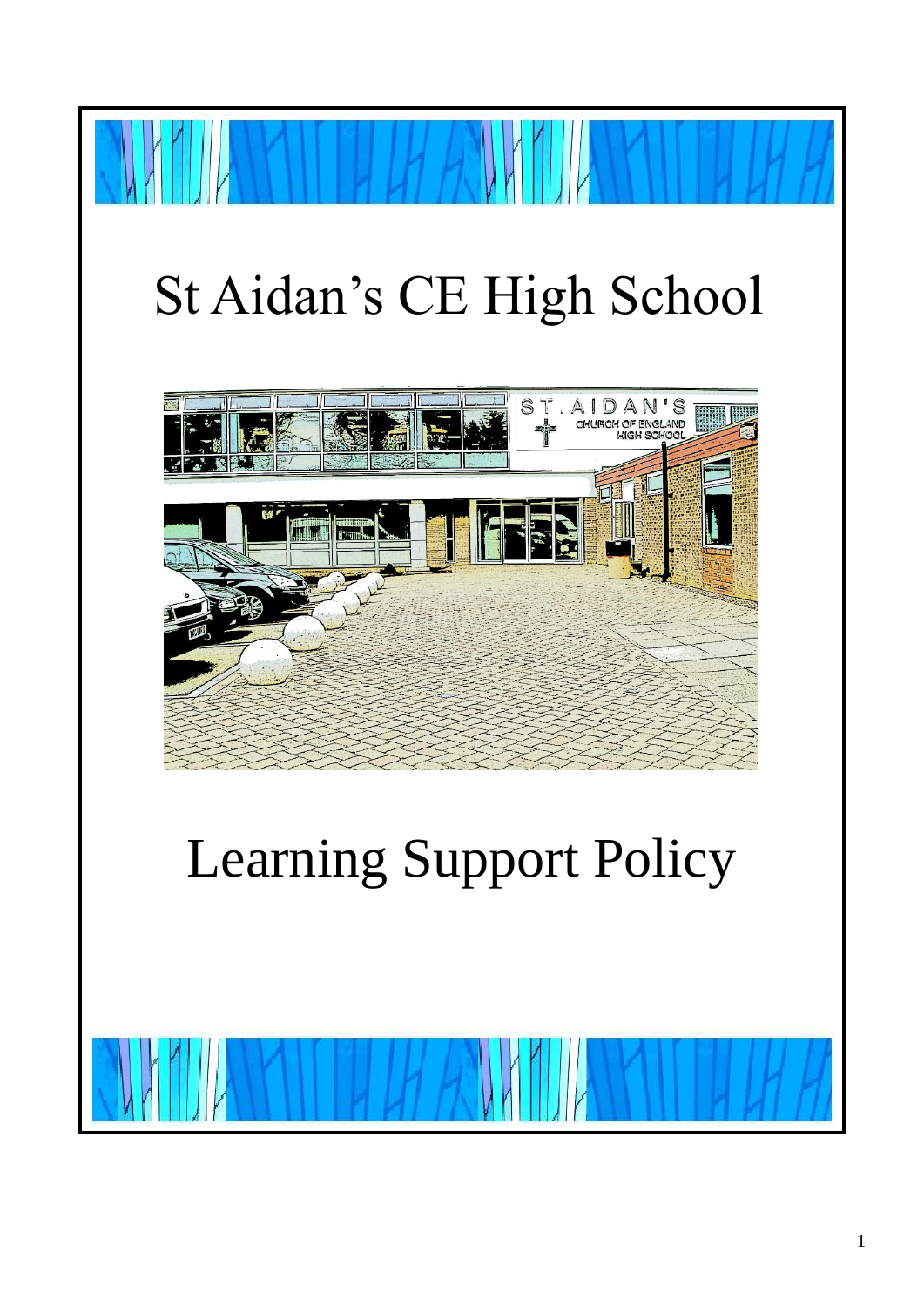# **St Aidan's Learning Support Department Policy**

| <b>Contents</b> |                           |                                       |
|-----------------|---------------------------|---------------------------------------|
| Introduction:   | Principles and objectives |                                       |
| Section 1       | $\ddot{\phantom{0}}$      | The Department                        |
| Section 2       | $\ddot{\phantom{a}}$      | <b>Identifying Needs</b>              |
| Section 3       | ÷                         | <b>Allocation of Resources</b>        |
| Section 4       | $\ddot{\cdot}$            | <b>Curriculum Arrangements</b>        |
| Section 5       | ÷                         | Implementing the new Code of Practice |
| Conclusion      |                           |                                       |
|                 |                           |                                       |

#### **Introduction**

As a school we firmly believe that each child, regardless of academic or physical difficulties, has the right to take part in and enjoy every aspect of school life. As a department, we feel that our everyday work supports this belief. Each student is an individual and when catering for each child's needs, individual personalities, strengths and preferences are taken into account as much as possible. The department can only achieve success by working in close partnership with parents, staff and students; therefore, it has an 'open door' policy whereby parents are welcome to arrange to come into school in order to discuss concerns / complaints at an early stage. At this early stage, concerns can usually be resolved by communicating with the relevant staff members. If the problem is more complex, it may be that a further meeting is arranged involving teaching staff, Heads of Year or outside agencies if appropriate.

The Learning Support department is based mainly around two small classrooms, containing study cubicles for independent study and a purpose-built, fitted kitchen to help students with life skills. The department also contains two additional classrooms built to accommodate students studying within the Foundation Learning Programme, an alternative curriculum for students who are unable to access the majority of mainstream lessons. However, all students in the Foundation Learning Programme are expected to attend some practical mainstream lessons if possible.

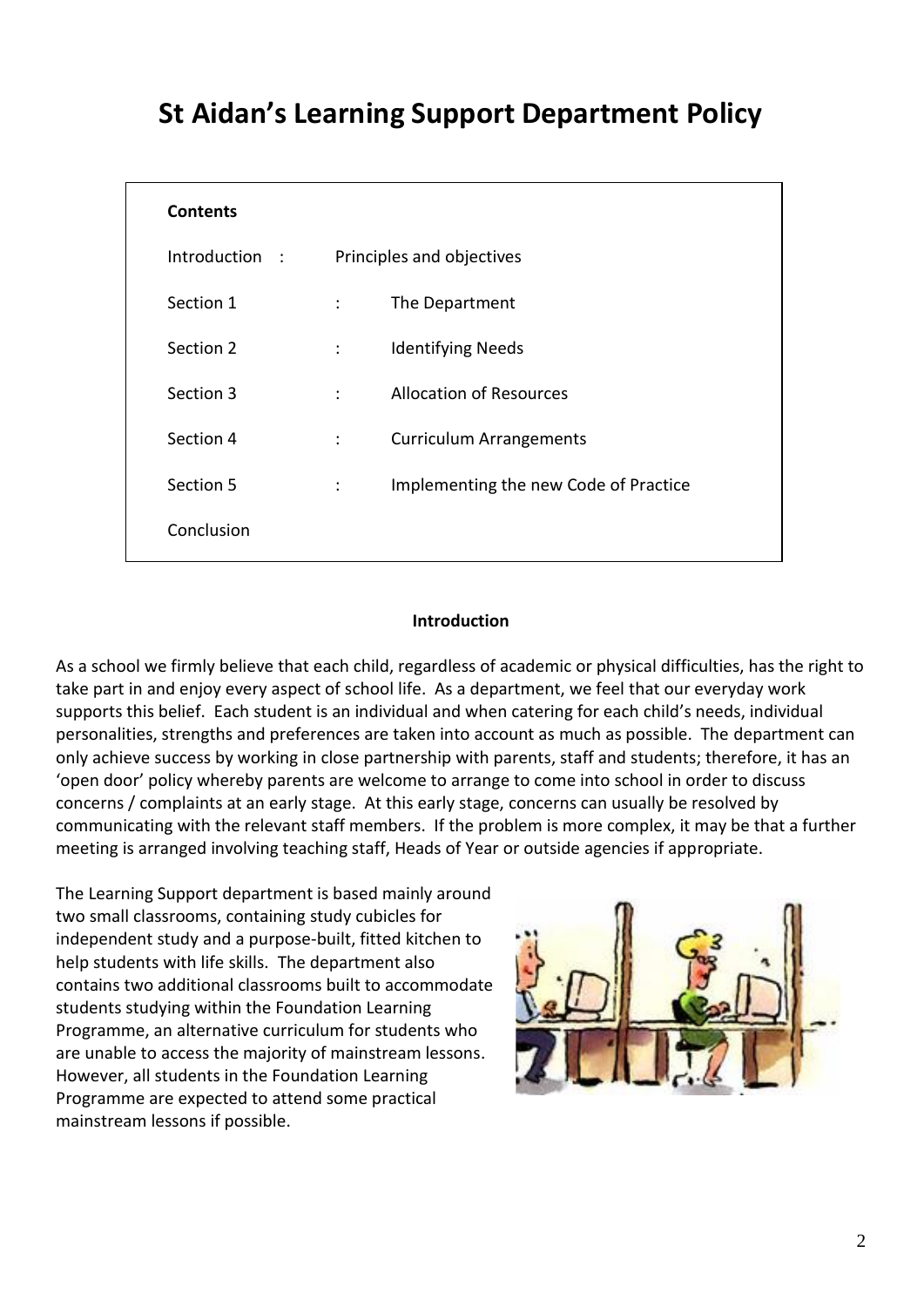## **1. The Department**

The department is currently made up subject specialist teaching staff who teach small Learning Support groups for English, Maths, Science, History, Geography, RS and French as part of their overall timetable, General Teaching Assistants (GTAs), Advanced Teaching Assistants (ATAs) and Foundation Tutors who teach within the Foundation Group. Teaching Assistants mainly support within the classroom under the direction of the classroom teacher but occasionally they support students who are withdrawn from specific lessons. The department is led by Mrs Rowland with the assistance of Miss Chanter. Miss Chanter's main responsibility is testing for access arrangements for public examinations.

In Years 7 and 8, a small number of students are placed in smaller learning support groups in order to receive more attention and to allow more time for the repetition and reinforcement of new concepts. In Years 10 and 11, a very small number of students may be withdrawn from an option subject in order to have support in preparing for GCSE examinations.

For a very small number of students with very low learning levels, we provide a foundation learning programme which delivers a highly personalised curriculum to mixed-age classes. This provision is for students who are unable to access mainstream lessons or study GCSE (or equivalent) examinations.

Students who are in receipt of an Education, Health and Care (EHC) Plan are usually supported by a Teaching Assistant for some of their timetable. The nature of that support varies depending on the needs of the child; however, we discourage all teaching assistants from sitting next to students in the classroom (unless there are specific reasons for being in close proximity). Staff are very aware of the need to prevent students from becoming overreliant on classroom helpers. The long-term aim for all students, regardless of the nature of their difficulties, is to maximise their ability to work independently.



### **2. Identifying Needs**

To ensure that we meet the needs of students coming into St Aidan's, we need to gather as much information as we can before and when they arrive. This is a detailed process which is broken down into stages:

- 1 Mr Taylor (Head of Year 7), Mrs Douglas (Head of KS3) or myself visit primary schools so we can look at transition arrangements to help vulnerable students settle into Year 7.
- 2 While the students are still in Year 6, the school holds an information-gathering Parents' Evening, at which parents of all pupils about to enter Year 7 are given an appointment to talk through the individual details regarding their child. This includes information about any history of Special Educational Needs and any medical conditions. Any relevant information provided by parents on this evening with regard to Special Education Needs is passed on to teaching staff so teachers are aware of individual needs right at the start of the year.
- 3 All students are invited to visit the school for a full day prior to attending in Year 7. It is intended to be a taster day which we hope they will enjoy, though students may also be assessed on that day so we can start to plan Maths groupings in preparation for the start of Year 7. In some cases (where pupils do not know anyone else who will be going to St Aidan's) students attend for an extra half day. In addition, a small number of students who are going to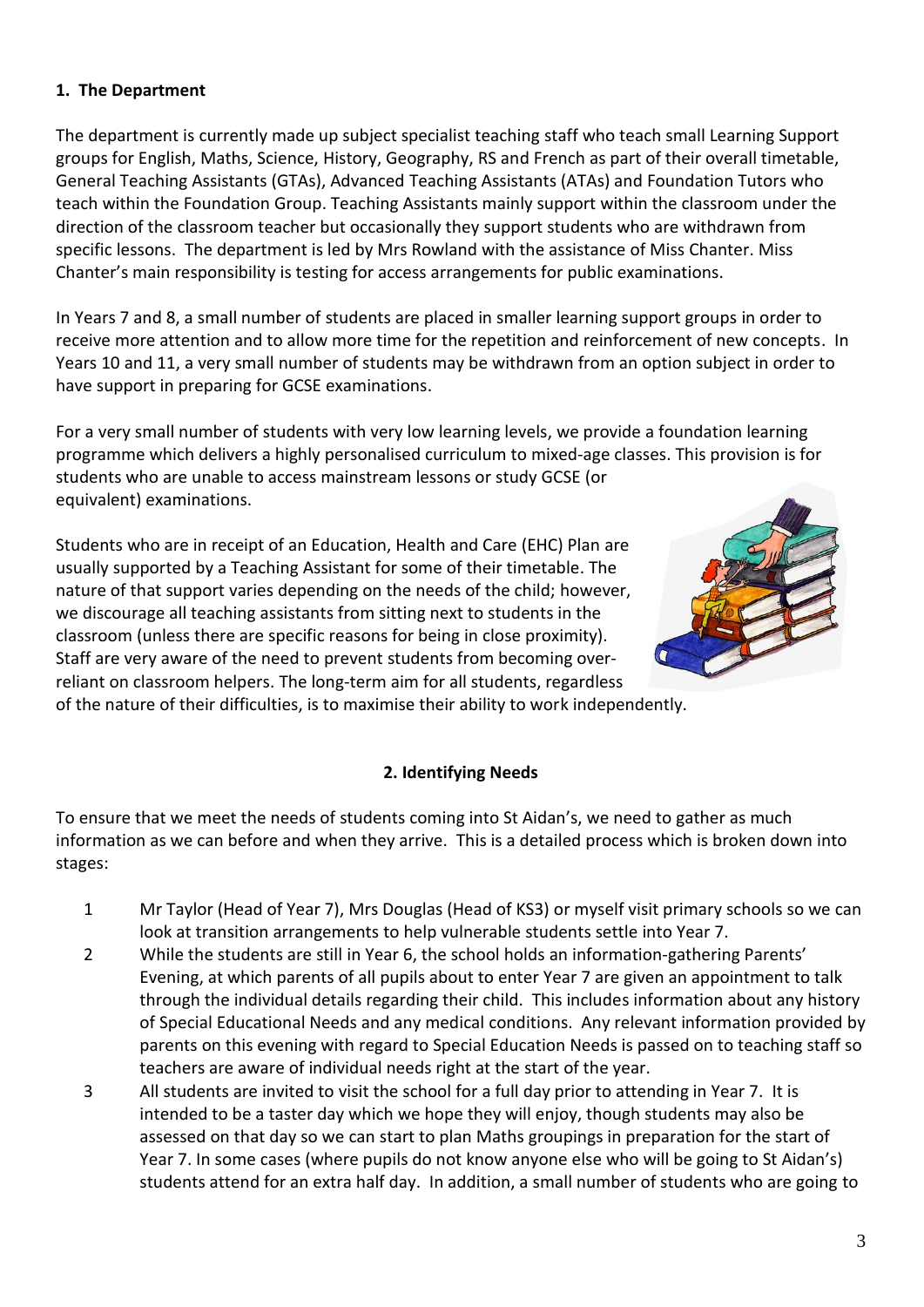need a high level of support may visit the school individually with their Teaching Assistant to receive a guided tour from a member of the Learning Support Department.

4 Within a fortnight of their arrival in September, all students are assessed on their reading, writing and mathematical skills. These tests are for screening purposes so the results are not generally disclosed to parents. However, parents are welcome to contact the school if they wish to know the results of the tests. For this assessment the following tests are used:

## **New Group Reading Test (NGRT)**

This is a reading comprehension test, which means the student has to understand the words, not just read them. Parents are sometimes concerned that their child has come out with a lower score in reading than at primary school but it could be that previous reading tests were not reading *comprehension* tests, merely reading *accuracy* tests (simply reading without testing understanding). Results come in the form of a reading age and a standardised score which enables us to take age into account.

## **Vernon Graded Word Spelling Test**

This tells us of a pupil's spelling ability and again, results come in the form of a spelling age and a standardised score.

### **MIDYIS**

This is a test which provides us with additional data to enable us to monitor progress more effectively. It is delivered in one hour but consists of a number of sub-tests such as Vocabulary, Maths, Skills (Proof-reading) and Non-verbal ability. This test is now taken on the Year 6 visit in July.

## **3. Allocation of Resources**

The department has several multi-sensory spelling programmes for use on the computers in the Learning Support room. Multi- sensory programmes which use several senses (sight and hearing) simultaneously, are particularly recommended for students with dyslexia but can benefit any student experiencing spelling difficulties. The computers in the Learning Support room are networked and have Internet access. Students in the English Learning Support groups work through a personalised reading and spelling programme aimed at meeting the needs of individual students.

The use of resources is also determined by the nature of the difficulty being addressed; a child's EHC Plan may identify access to a specific equipment which the school may have to purchase. This obviously varies as new students with different needs enter the school; for example, software which adapts reading texts so they are modified for use with visually impaired students.

### **4. Curriculum Arrangements**

Students who score below a certain reading age or are struggling to cope in larger groups, are placed within small Learning Support groups of about 11 students. Generally, if a student is in the English Learning Support group, they are also in the small groups for other high literacy subjects (History, Geography, Religious Studies, French and Science) though one or two students just move into the small group for English. In Maths, the whole year group are grouped by ability.



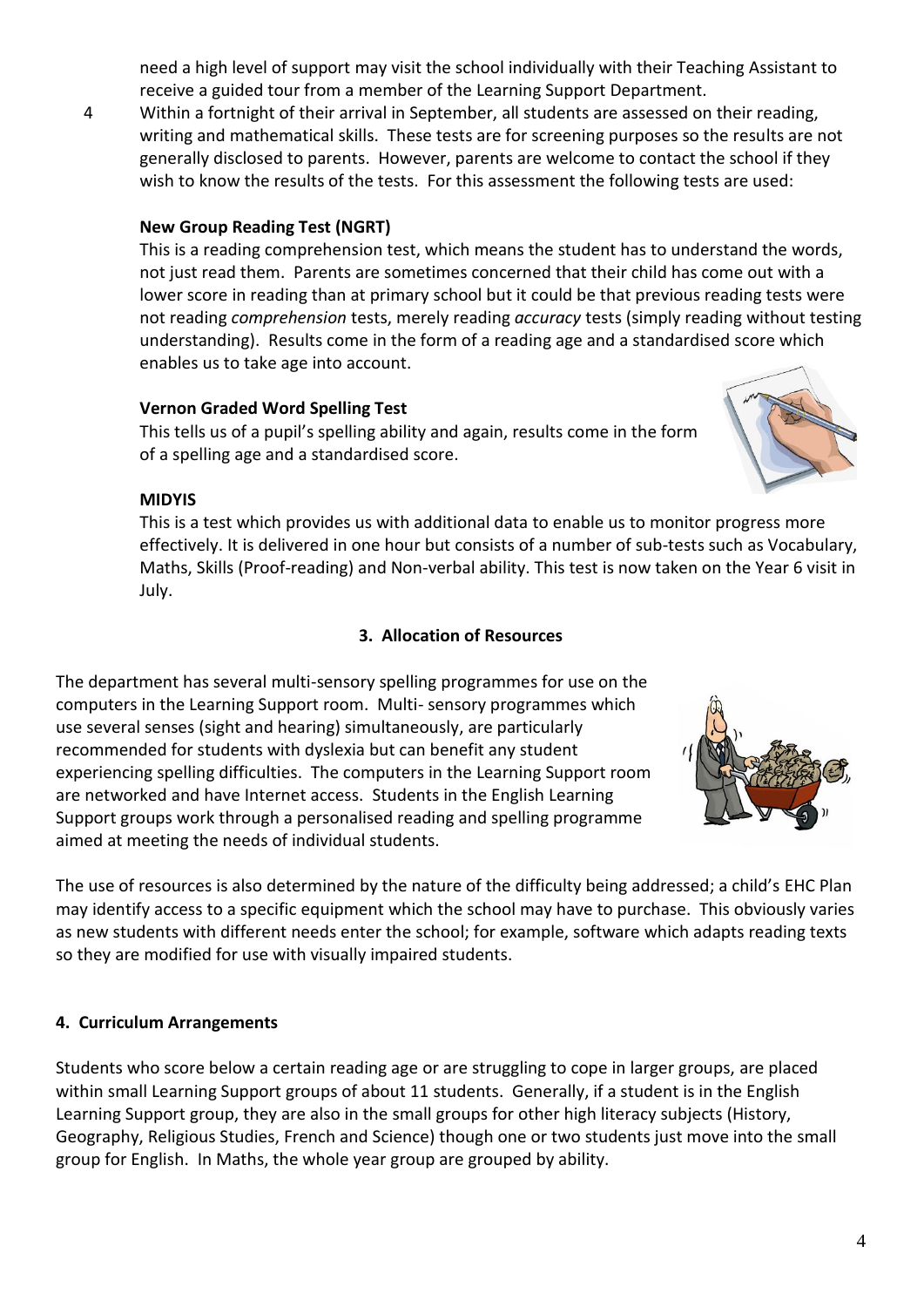These groups provide a more individual response to students' difficulties than the larger mainstream classes and, with the exception of English, study the same topics as the other classes but at a more accessible level. In the small English groups, there is a greater emphasis on basic skills such as reading comprehension and spelling. Once the groups are formed, the Learning Support department invites parents of students in the Learning Support groups to a literacy and numeracy evening where they can get advice on how to help their children at home.

The Learning Support groups are monitored and anyone who we feel is making significant progress may move back to mainstream classes. Likewise, students who were not initially selected through the screening process but who are struggling in mainstream classes can move into Learning Support groups as the year progresses. In Year 8, a small number of selected students who we feel would benefit from participating in literacy booster groups, may not study a second modern foreign language.

Assistance with help is available at lunchtime in the Learning Support dept for any students who are having difficulty completing homework tasks. There is also a Games Club which runs for students in Years 7 and 8. We have introduced a number of computer-free lunchtimes for Games Club, to encourage students to interact with each other through group activities such as board games and a selection of craft activities.

For students in Years 10 and 11, there is the option of taking a Core and Future Key Skills course which provides additional help for students studying GCSE English and Maths. Alternatively, there is a Personal Development ASDAN programme which covers a variety of topics linked with personal development such as communication and employability skills and incorporates a range of practical experiences. The ASDAN (Award Scheme Development and Accreditation Network) scheme is highly regarded by Further and Higher Education institutes and in order to take the course, students have a slightly reduced timetable, which disapplies them from studying a foreign language ay Key Stage 4.

## **5. Implementing the SEND Code of Practice**

Our school's Local Offer (a legal requirement which outlines the provision we make in school for all students) is published on the school's website. There is an increased focus on Quality First Teaching (also called Wave One Provision), which are the strategies adopted by the classroom teachers in order to accommodate the needs of all the learners in their lessons.



Some students with SEN Support have an Individual Provision Maps (IPMs), which gives teachers detailed information to enable these students to access the curriculum. Though these contain one or two generic targets, most student targets are set by individual subject teachers and through review meetings. The department also runs a programme called *Get Organised!* which is designed to help nominated students with the organisation of their work and equipment. The club takes place before or during registration.

Teachers may discuss any students in school with the Learning Support department, if they feel they would benefit from more specific strategies or support. Both teachers and Teaching Assistants are very good at informing myself or Heads of Year of any problems which may not have been picked up in the initial screening tests or may have only recently developed. The department also liaises regularly with a wide range of outside agencies such as the Sensory and Physical Support Service (for students with physical, visual and hearing impairments), EMS (Autism Outreach Service), the Careers Service, and may refer more complex difficulties to an Educational Psychologist.